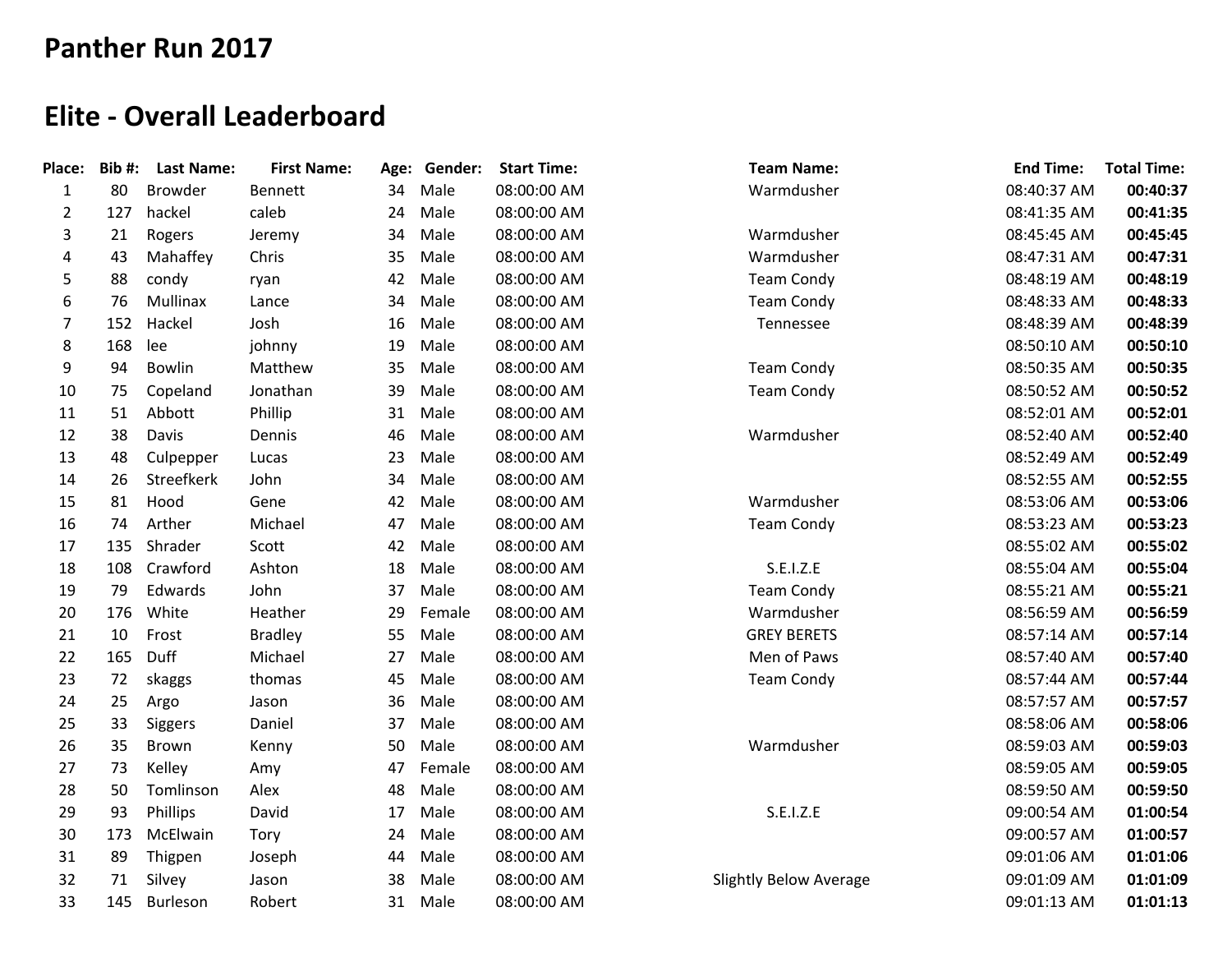| 34 | 167 | lee            | jacob          | 22 | Male   | 08:00:00 AM |                                                 | 09:01:28 AM | 01:01:28 |
|----|-----|----------------|----------------|----|--------|-------------|-------------------------------------------------|-------------|----------|
| 35 | 175 | Fore           | Ryan           | 37 | Male   | 08:00:00 AM | Warmdusher                                      | 09:02:16 AM | 01:02:16 |
| 36 | 8   | Rudolph        | Nate           | 53 | Male   | 08:00:00 AM | Grey Berets and Friends                         | 09:02:47 AM | 01:02:47 |
| 37 | 54  | Mwangi         | Joseph         | 38 | Male   | 08:00:00 AM | The Running Dead                                | 09:02:55 AM | 01:02:55 |
| 38 | 111 | Lawson         | Chris          | 46 | Male   | 08:00:00 AM |                                                 | 09:03:11 AM | 01:03:11 |
| 39 | 157 | Lee            | Jeremiah       | 16 | Male   | 08:00:00 AM | Tennessee                                       | 09:03:14 AM | 01:03:14 |
| 40 | 82  | Renforth       | Robert         | 48 | Male   | 08:00:00 AM |                                                 | 09:03:17 AM | 01:03:17 |
| 41 | 110 | Tucker         | Barry          | 46 | Male   | 08:00:00 AM |                                                 | 09:03:20 AM | 01:03:20 |
| 42 | 171 | McDonald       | <b>Brandon</b> | 22 | Male   | 08:00:00 AM |                                                 | 09:03:24 AM | 01:03:24 |
| 43 | 146 | Elgin          | Laura          | 38 | Female | 08:00:00 AM |                                                 | 09:03:52 AM | 01:03:52 |
| 44 | 118 | Hawkins        | <b>Brett</b>   | 32 | Male   | 08:00:00 AM |                                                 | 09:04:29 AM | 01:04:29 |
| 45 | 96  | Phillips       | Zach Phillips  | 22 | Male   | 08:00:00 AM | <b>YUGE</b>                                     | 09:04:30 AM | 01:04:30 |
| 46 | 30  | Scott          | <b>Brandon</b> | 16 | Male   | 08:00:00 AM |                                                 | 09:06:16 AM | 01:06:16 |
| 47 | 177 | Colter         | Steve          | 53 | Male   | 08:00:00 AM |                                                 | 09:06:44 AM | 01:06:44 |
| 48 | 36  | Fulmer         | Jeffry         | 36 | Male   | 08:00:00 AM |                                                 | 09:07:05 AM | 01:07:05 |
| 49 | 172 | <b>Burr</b>    | Cal            | 54 | Male   | 08:00:00 AM | <b>GREY BERETS</b>                              | 09:07:19 AM | 01:07:19 |
| 50 | 19  | Mayhew         | Jeff           | 45 | Male   | 08:00:00 AM |                                                 | 09:07:21 AM | 01:07:21 |
| 51 | 70  | Holt           | Lauren         | 35 | Female | 08:00:00 AM |                                                 | 09:07:24 AM | 01:07:24 |
| 52 | 158 | Beason         | Jonathan       | 11 | Male   | 08:00:00 AM |                                                 | 09:07:26 AM | 01:07:26 |
| 53 | 166 | Gooch          | Adam           | 38 | Male   | 08:00:00 AM |                                                 | 09:07:38 AM | 01:07:38 |
| 54 | 107 | Alford         | Andrea         | 45 | Female | 08:00:00 AM |                                                 | 09:07:46 AM | 01:07:46 |
| 55 | 170 | Clemons        | Forrest        | 22 | Male   | 08:00:00 AM |                                                 | 09:09:07 AM | 01:09:07 |
| 56 | 164 | <b>Travers</b> | Chris          | 24 | Male   | 08:00:00 AM | S.E.I.Z.E                                       | 09:09:39 AM | 01:09:39 |
| 57 | 49  | Lee            | Raymond        | 43 | Male   | 08:00:00 AM |                                                 | 09:09:42 AM | 01:09:42 |
| 58 | 154 | Lee            | Hannah Joy     | 18 | Female | 08:00:00 AM | Tennessee                                       | 09:09:47 AM | 01:09:47 |
| 59 | 56  | Wells          | Mark           | 29 | Male   | 08:00:00 AM |                                                 | 09:09:54 AM | 01:09:54 |
| 60 | 47  | Silvey         | Lindsey        | 34 | Female | 08:00:00 AM | <b>Slightly Below Average</b>                   | 09:09:58 AM | 01:09:58 |
| 61 | 13  | Whitehead      | Jeffrey        | 50 | Male   | 08:00:00 AM |                                                 | 09:11:06 AM | 01:11:06 |
| 62 | 14  | Beard          | Robert         | 55 | Male   | 08:00:00 AM |                                                 | 09:11:10 AM | 01:11:10 |
| 63 | 149 | Orazine        | Scott          | 29 | Male   | 08:00:00 AM | Springville XC                                  | 09:11:58 AM | 01:11:58 |
| 64 | 99  | Sharpe         | Paden          | 27 | Male   | 08:00:00 AM |                                                 | 09:12:19 AM | 01:12:19 |
| 65 | 61  | Wilson         | Chad           | 36 | Male   | 08:00:00 AM |                                                 | 09:12:40 AM | 01:12:40 |
| 66 | 52  | Ramsay         | Rob            | 52 | Male   | 08:00:00 AM | The Running Dead                                | 09:12:51 AM | 01:12:51 |
| 67 | 62  | Clark          | Ryan           | 33 | Male   | 08:00:00 AM | <b>Blown Away Misfit's</b>                      | 09:12:57 AM | 01:12:57 |
| 68 | 42  | McGriff        | Judson         | 38 | Male   | 08:00:00 AM |                                                 | 09:13:00 AM | 01:13:00 |
| 69 | 109 | Smith          | James          | 21 | Male   | 08:00:00 AM | <b>YUGE</b>                                     | 09:13:21 AM | 01:13:21 |
| 70 | 1   | Fuller         | Elizabeth      | 39 | Female | 08:00:00 AM |                                                 | 09:13:45 AM | 01:13:45 |
| 71 | 7   | Holland        | <b>Brian</b>   | 44 | Male   | 08:00:00 AM | Georgia Obstacle Racers and Mud Runners (GORMR) | 09:13:47 AM | 01:13:47 |
| 72 | 83  | Peterson       | Tony           | 56 | Male   | 08:00:00 AM | Grey Berets and Friends                         | 09:14:04 AM | 01:14:04 |
| 73 | 57  | Taylor         | Richie         | 58 | Male   | 08:00:00 AM |                                                 | 09:14:45 AM | 01:14:45 |
|    |     |                |                |    |        |             |                                                 |             |          |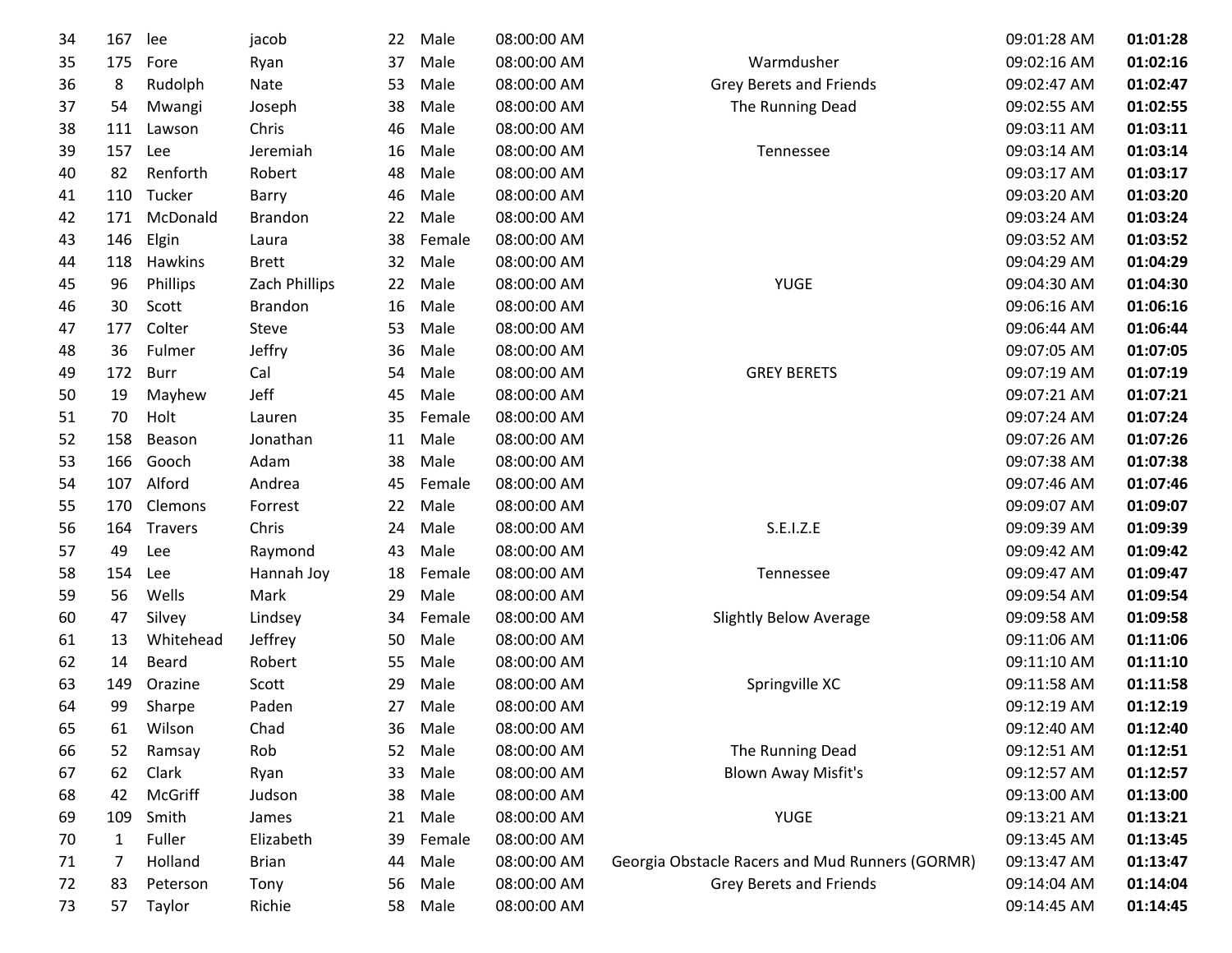| 74  | 15  | Wolfe          | Adam         | 39 | Male    | 08:00:00 AM |                                                 | 09:15:26 AM | 01:15:26 |
|-----|-----|----------------|--------------|----|---------|-------------|-------------------------------------------------|-------------|----------|
| 75  | 11  | Henslee        | Stephen      | 45 | Male    | 08:00:00 AM |                                                 | 09:15:30 AM | 01:15:30 |
| 76  | 106 | Cornelius      | Scott        | 39 | Male    | 08:00:00 AM |                                                 | 09:16:09 AM | 01:16:09 |
| 77  | 63  | Grace          | Micelle      | 34 | Female  | 08:00:00 AM | <b>Blown Away Misfit's</b>                      | 09:16:10 AM | 01:16:10 |
| 78  | 34  | Siggers        | Tyler        | 14 | Male    | 08:00:00 AM |                                                 | 09:16:11 AM | 01:16:11 |
| 79  | 147 | Huffman        | Mark         | 42 | Male    | 08:00:00 AM |                                                 | 09:16:28 AM | 01:16:28 |
| 80  | 139 | Franklin       | Rick         | 43 | Male    | 08:00:00 AM |                                                 | 09:16:29 AM | 01:16:29 |
| 81  | 101 | galvez         | danny        | 25 | Male    | 08:00:00 AM |                                                 | 09:17:54 AM | 01:17:54 |
| 82  | 6   | Crawford       | Zach         | 33 | Male    | 08:00:00 AM | <b>Grey Berets and Friends</b>                  | 09:18:05 AM | 01:18:05 |
| 83  | 140 | Naler          | J,D.         | 49 | Male    | 08:00:00 AM |                                                 | 09:19:00 AM | 01:19:00 |
| 84  | 163 | Travers        | Michael      | 23 | Male    | 08:00:00 AM | S.E.I.Z.E                                       | 09:19:14 AM | 01:19:14 |
| 85  | 92  | Crawford       | Alexa        | 15 | Female  | 08:00:00 AM | S.E.I.Z.E                                       | 09:19:25 AM | 01:19:25 |
| 86  | 28  | Harbin         | Jenifer      | 33 | Female  | 08:00:00 AM |                                                 | 09:19:48 AM | 01:19:48 |
| 87  | 12  | Whitehead      | Amy          | 43 | Female  | 08:00:00 AM |                                                 | 09:19:51 AM | 01:19:51 |
| 88  | 133 | Taylor         | Austin       | 24 | Male    | 08:00:00 AM |                                                 | 09:19:56 AM | 01:19:56 |
| 89  | 78  | Holley         | Will         | 30 | Male    | 08:00:00 AM | Not Fast Just Furious                           | 09:20:09 AM | 01:20:09 |
| 90  | 97  | Holley         | Wes          | 27 | Male    | 08:00:00 AM | Not Fast Just Furious                           | 09:20:21 AM | 01:20:21 |
| 91  | 121 | Russell        | Tarnandus    | 36 | Male    | 11:00:00 AM |                                                 | 12:21:47 PM | 01:21:47 |
| 92  | 22  | Davis          | Alexander    | 24 | Male    | 08:00:00 AM |                                                 | 09:21:56 AM | 01:21:56 |
| 93  | 20  | Davis          | Andre        | 33 | Male    | 08:00:00 AM |                                                 | 09:21:59 AM | 01:21:59 |
| 94  | 102 | Jackson        | Amanda       | 31 | Female  | 08:00:00 AM | Georgia Obstacle Racers and Mud Runners (GORMR) | 09:23:23 AM | 01:23:23 |
| 95  | 120 | Higdon         | Lauren       | 29 | Female  | 08:00:00 AM | Unique Physique                                 | 09:23:51 AM | 01:23:51 |
| 96  | 119 | Higdon         | Robert       | 58 | Male    | 08:00:00 AM | Unique Physique                                 | 09:24:03 AM | 01:24:03 |
| 97  | 31  | Scott          | Tony         | 49 | Male    | 08:00:00 AM |                                                 | 09:24:05 AM | 01:24:05 |
| 98  | 29  | Scott          | Christy      | 44 | Female  | 08:00:00 AM |                                                 | 09:24:07 AM | 01:24:07 |
| 99  | 100 | <b>Black</b>   | Jacob        | 27 | Male    | 08:00:00 AM |                                                 | 09:24:14 AM | 01:24:14 |
| 100 | 5   | Moore          | Susan        | 51 | Female  | 08:00:00 AM | Grey Berets and Friends                         | 09:24:17 AM | 01:24:17 |
| 101 | 114 | Pilkington     | Colt         | 14 | Male    | 08:00:00 AM |                                                 | 09:25:01 AM | 01:25:01 |
| 102 | 53  | Ramsay         | Jim          | 62 | Male    | 08:00:00 AM | The Running Dead                                | 09:25:27 AM | 01:25:27 |
| 103 | 16  | Haney          | Jessica      | 35 | Female  | 08:00:00 AM |                                                 | 09:26:13 AM | 01:26:13 |
| 104 | 18  | Riley          | tommy        | 41 | Male    | 08:00:00 AM |                                                 | 09:29:01 AM | 01:29:01 |
| 105 | 91  | Norris         | Sellers      |    | 37 Male | 08:00:00 AM |                                                 | 09:29:30 AM | 01:29:30 |
| 106 | 148 | Sides          | Rebecca      | 31 | Female  | 08:00:00 AM |                                                 | 09:29:59 AM | 01:29:59 |
| 107 | 134 | Blakely        | Craig        | 40 | Male    | 08:00:00 AM |                                                 | 09:30:03 AM | 01:30:03 |
| 108 | 58  | <b>Travers</b> | John Luke    | 17 | Male    | 08:00:00 AM | S.E.I.Z.E                                       | 09:30:11 AM | 01:30:11 |
| 109 | 3   | Scott          | <b>Brian</b> | 27 | Male    | 08:00:00 AM | <b>Not Fast Just Furious</b>                    | 09:30:41 AM | 01:30:41 |
| 110 | 59  | <b>Brewer</b>  | Ben          | 24 | Male    | 08:00:00 AM | Not Fast Just Furious                           | 09:30:59 AM | 01:30:59 |
| 111 | 90  | McClellan      | Mike         | 62 | Male    | 08:00:00 AM |                                                 | 09:31:02 AM | 01:31:02 |
| 112 | 169 | Stubblefield   | Thomas       | 24 | Male    | 08:00:00 AM | Men of Paws                                     | 09:31:19 AM | 01:31:19 |
| 113 | 134 | Blakely        | Craig        | 40 | Male    | 08:00:00 AM |                                                 | 09:31:28 AM | 01:31:28 |
|     |     |                |              |    |         |             |                                                 |             |          |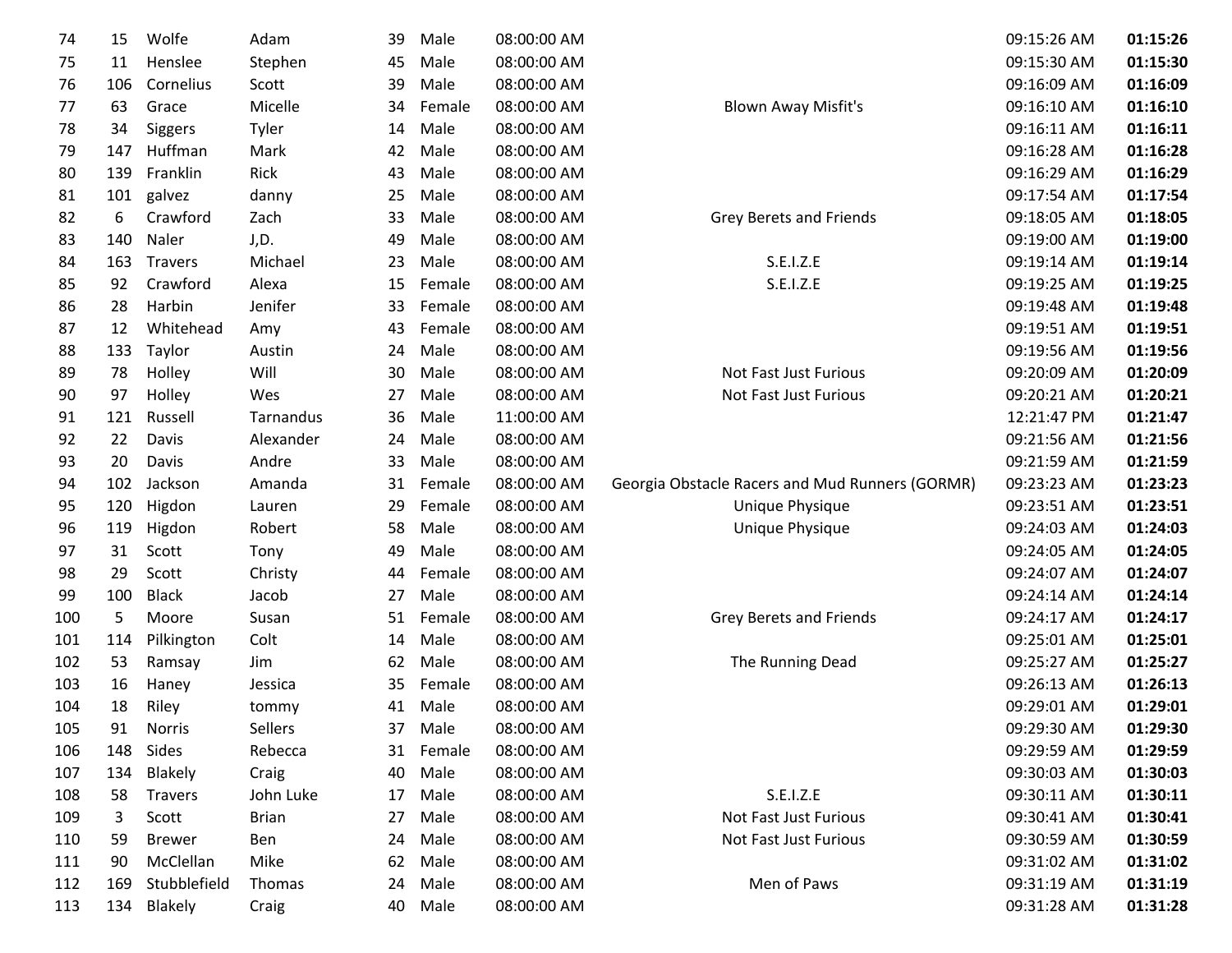| 114 | 40             | Jackson        | <b>Teresa</b>  | 38 | Female    | 08:00:00 AM |
|-----|----------------|----------------|----------------|----|-----------|-------------|
| 115 | 41             | Maudsley       | Casandra       | 39 | Female    | 08:00:00 AM |
| 116 | 39             | Jackson        | Alan           | 40 | Male      | 08:00:00 AM |
| 117 | $\overline{2}$ | Lee            | Marion         | 41 | Male      | 08:30:00 AM |
| 118 | 113            | Rogers         | Zac            | 15 | Male      | 08:00:00 AM |
| 119 | 86             | Fry            | Wendy          | 43 | Female    | 08:00:00 AM |
| 120 | 85             | Clayton        | Denise         | 46 | Female    | 08:00:00 AM |
| 121 | 60             | <b>Brophy</b>  | David          | 50 | Male      | 08:00:00 AM |
| 122 | 117            | Clemons        | Staci          | 44 | Female    | 08:00:00 AM |
| 123 | 23             | Howard         | Lee            | 27 | Male      | 08:00:00 AM |
| 124 | 24             | Lober          | Jason          | 33 | Male      | 08:00:00 AM |
| 125 | 144            | Peterson       | Kressa         | 49 | Female    | 08:00:00 AM |
| 126 | 159            | Gore           | Megan          | 33 | Female    | 08:00:00 AM |
| 127 | 160            | Gore           | Chase          | 31 | Male      | 08:00:00 AM |
| 128 | 84             | Cash           | Taylor         | 32 | Male      | 08:00:00 AM |
| 129 | 77             | Stanford       | Eric           | 33 | Male      | 08:00:00 AM |
| 130 | 44             | Tapscott       | Matthew        | 36 | Male      | 08:00:00 AM |
| 131 | 136            | Wood           | Jennifer       | 46 | Female    | 08:00:00 AM |
| 132 | 66             | Sanders        | Michael        | 32 | Male      | 08:00:00 AM |
| 133 | 162            | barnett        | alvin          | 51 | Male      | 08:00:00 AM |
| 134 | 179            | Warbington     | Daren          | 47 | Male      | 08:00:00 AM |
| 135 | 178            | Warbington     | Mary           | 14 | Female    | 08:00:00 AM |
| 136 | 48             | Culpepper      | Lucas          | 23 | Male      | 08:00:00 AM |
| 137 | 95             | Tolliver       | Thomas         | 33 | Male      | 08:00:00 AM |
| 138 | 55             | Ramsay         | Alec           | 31 | Male      | 08:00:00 AM |
| 139 | 46             | Smiley         | Bill           | 41 | Male      | 08:00:00 AM |
| 140 | 45             | Smiley         | Jenny          | 36 | Female    | 08:00:00 AM |
| 141 | 161            | Milam          | <b>Brandon</b> | 29 | Male      | 08:00:00 AM |
| 142 | 155            | Lee            | Libby          | 15 | Female    | 08:00:00 AM |
| 143 | 115            | Swann          | Randy          | 60 | Male      | 08:00:00 AM |
| 144 | 116            | Swann          | Mark           | 34 | Male      | 08:00:00 AM |
| 145 | 156            | Lee            | Melanie        |    | 14 Female | 08:00:00 AM |
| 146 | 151            | Mitchell       | Stephanie      | 33 | Female    | 08:00:00 AM |
| 147 | 150            | Mahaffey       | Kerri          | 34 | Female    | 08:00:00 AM |
| 148 | 4              | Moore          | Russell        | 52 | Male      | 08:00:00 AM |
| 149 | 142            | <b>Bennett</b> | Allie          | 19 | Female    | 08:00:00 AM |
| 150 | 141            | Pannell        | Wesley         | 20 | Male      | 08:00:00 AM |
| 151 | 112            | Rogers         | Scott          | 45 | Male      | 08:00:00 AM |
| 152 | 64             | Sanders        | Gwen           | 54 | Female    | 08:00:00 AM |
| 153 | 65             | Sanders        | Chris          | 34 | Male      | 08:00:00 AM |

| Μ | Slightly Below Average         | 09:34:36 AM | 01:34:36 |
|---|--------------------------------|-------------|----------|
| M | <b>Slightly Below Average</b>  | 09:34:43 AM | 01:34:43 |
| M | <b>Slightly Below Average</b>  | 09:35:03 AM | 01:35:03 |
| M |                                | 10:05:22 AM | 01:35:22 |
| Μ |                                | 09:35:25 AM | 01:35:25 |
| M |                                | 09:36:07 AM | 01:36:07 |
| M |                                | 09:36:41 AM | 01:36:41 |
| M |                                | 09:37:32 AM | 01:37:32 |
| M | Unique Physique                | 09:37:35 AM | 01:37:35 |
| M |                                | 09:38:50 AM | 01:38:50 |
| M |                                | 09:38:51 AM | 01:38:51 |
| M | <b>Grey Berets and Friends</b> | 09:42:39 AM | 01:42:39 |
| M |                                | 09:43:20 AM | 01:43:20 |
| M |                                | 09:43:25 AM | 01:43:25 |
| M |                                | 09:43:40 AM | 01:43:40 |
| M | <b>Not Fast Just Furious</b>   | 09:43:58 AM | 01:43:58 |
| M |                                | 09:44:00 AM | 01:44:00 |
| M |                                | 09:46:38 AM | 01:46:38 |
| M | Things That Make You Go Hmmm   | 09:48:48 AM | 01:48:48 |
| M | Men of Paws                    | 09:50:36 AM | 01:50:36 |
| M |                                | 09:53:56 AM | 01:53:56 |
| M |                                | 09:54:03 AM | 01:54:03 |
| M |                                | 09:56:29 AM | 01:56:29 |
| M |                                | 09:59:47 AM | 01:59:47 |
| M | The Running Dead               | 09:59:57 AM | 01:59:57 |
| Μ |                                | 10:01:09 AM | 02:01:09 |
| M |                                | 10:01:25 AM | 02:01:25 |
| M | Men of Paws                    | 10:01:27 AM | 02:01:27 |
| M | Tennessee                      | 10:02:29 AM | 02:02:29 |
| M |                                | 10:03:13 AM | 02:03:13 |
| M |                                | 10:03:23 AM | 02:03:23 |
| Μ | Tennessee                      | 10:03:31 AM | 02:03:31 |
| Μ | Springville XC                 | 10:04:50 AM | 02:04:50 |
| Μ | Springville XC                 | 10:04:53 AM | 02:04:53 |
| M | <b>Grey Berets and Friends</b> | 10:07:17 AM | 02:07:17 |
| M | Not Fast Just Furious          | 10:09:52 AM | 02:09:52 |
| M | Not Fast Just Furious          | 10:10:55 AM | 02:10:55 |
| Μ |                                | 10:18:01 AM | 02:18:01 |
| Μ | Things That Make You Go Hmmm   | 10:25:35 AM | 02:25:35 |
| Μ | Things That Make You Go Hmmm   | 10:25:39 AM | 02:25:39 |
|   |                                |             |          |